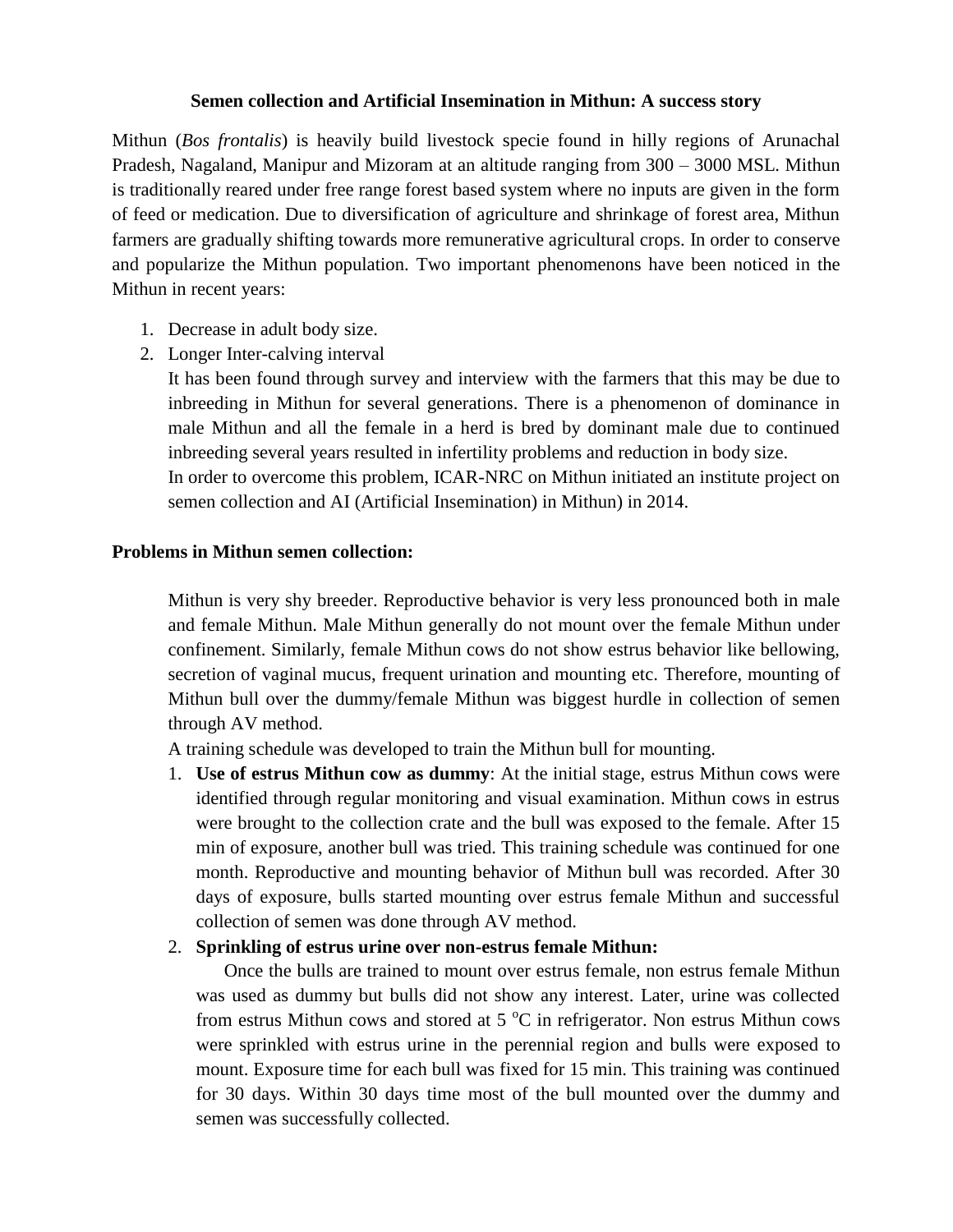## **Artificial Insemination under farm and Field condition:**

In order to keep proper record of the sire, artificial Insemination was initiated at Institute Mithun Farm, ICAR-NRC on Mithun. In order to avoid the time consuming and labor intensive heat detection process, estrus synchronization and timed AI was practiced. Cosynch protocol was used to bring the animals in heat. Estrus synchronization and timed AI was initiated at Institute mithun Farm since 2016 and till date more than 60 mitun calves were produced.



**Training of mithun bull for semen collection by AV method**

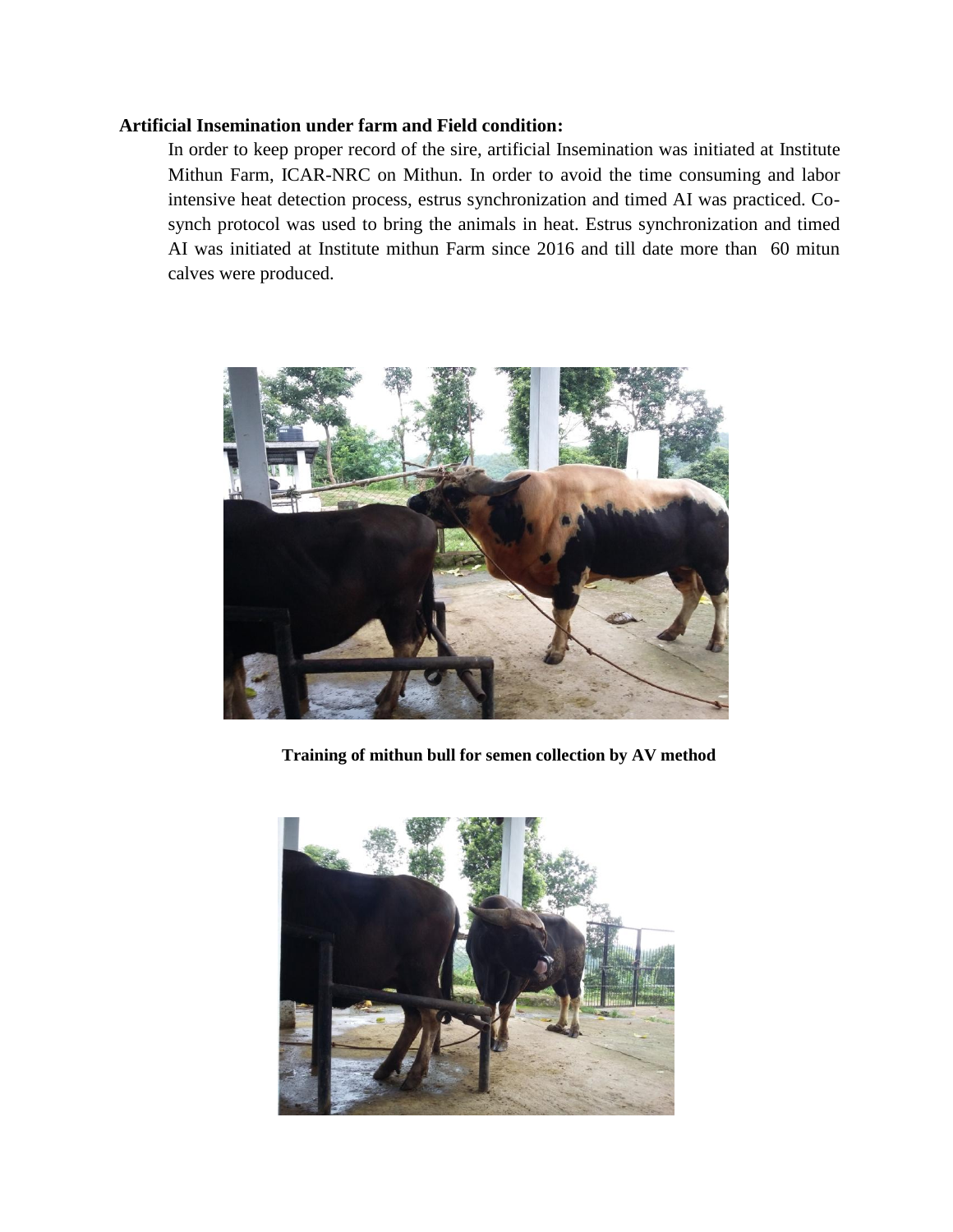

**Semen collection in Mithun by AV method**



**Artificial Insemination in Mithun**